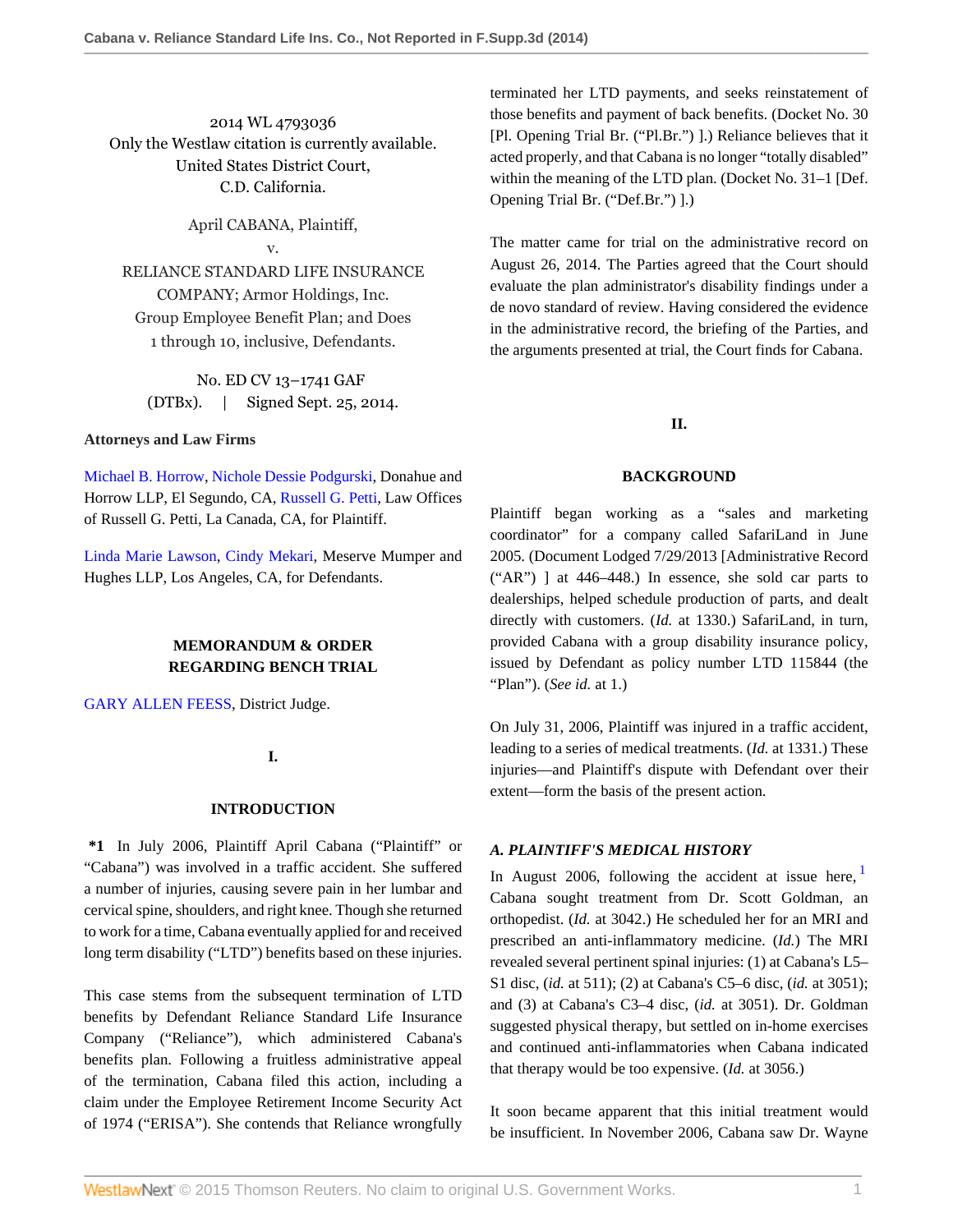Cheng, another orthopedist. (*Id.* at 2073.) He reviewed the prior MRIs and concluded that Cabana had "severe disk degeneration," with "a lot of motion artifacts." (*Id.* at 2074.) Dr. Cheng referred Cabana to Dr. James Rho for "a cervical spine [epidural injection](http://www.westlaw.com/Link/Document/FullText?entityType=mproc&entityId=Ic706ad30475411db9765f9243f53508a&originationContext=document&transitionType=DocumentItem&contextData=(sc.Default)&vr=3.0&rs=cblt1.0)." (*Id.* at 1992.) Dr. Rho began treating Cabana in January 2007, and eventually injected steroids into Cabana's spine. (*Id.* at 2379.)

**\*2** By May 2007, Cabana needed help managing her various pain medications. (*Id.* at 1678–1685.) She therefore began working with a nurse practitioner, Annette Hollenbeck, under the supervision of Dr. Samuel Silao. (*Id.* at 1338.) N.P. Hollenbeck has continued to assist Cabana through the present day, (*id.* at 1678–1685), and will make several further appearances in the description of Cabana's treatment regimen.

In February 2008, Dr. Silao referred Cabana to Dr. Marc Lynch for further pain management; he in turn referred her to Dr. Ali Mesiwala, a neurosurgeon, to see if she was an appropriate candidate for surgical intervention. (*Id.* at 506, 1563–1564.)

Dr. Mesiwala examined Cabana in March 2008. (*Id.* at 506.) He suggested that she undergo a [discectomy](http://www.westlaw.com/Link/Document/FullText?entityType=mproc&entityId=Ib778bdda475411db9765f9243f53508a&originationContext=document&transitionType=DocumentItem&contextData=(sc.Default)&vr=3.0&rs=cblt1.0) and fusion, and referred her to Dr. John Cho for a [discogram—](http://www.westlaw.com/Link/Document/FullText?entityType=mproc&entityId=Ic53a0361475411db9765f9243f53508a&originationContext=document&transitionType=DocumentItem&contextData=(sc.Default)&vr=3.0&rs=cblt1.0)which would determine if the pain in her lower back was being generated by a specific disc at L5–S1. (*Id.* at 507.) Dr. Cho confirmed that L5–S1 was causing the lower back pain. (*Id.* at 500.)

Cabana then returned to Dr. Mesiwala, and he performed a [discectomy](http://www.westlaw.com/Link/Document/FullText?entityType=mproc&entityId=Ib778bdda475411db9765f9243f53508a&originationContext=document&transitionType=DocumentItem&contextData=(sc.Default)&vr=3.0&rs=cblt1.0) in April 2008. (*Id.* at 645.) The C5–6 disc, and various bone fragments pressing on her spine, were removed. (*Id.* at 645–646.) Dr. Mesiwala then fused Cabana's C5 and C6 vertebrae together. (*Id.*) A second surgery was performed in September 2008–after she had had time to recover from the first procedure-on Cabana's L5–S1 disc. (*Id.* at 638–641.) Again, a [discectomy](http://www.westlaw.com/Link/Document/FullText?entityType=mproc&entityId=Ib778bdda475411db9765f9243f53508a&originationContext=document&transitionType=DocumentItem&contextData=(sc.Default)&vr=3.0&rs=cblt1.0) and vertebrae fusion were performed. (*Id.*)

The [discectomies](http://www.westlaw.com/Link/Document/FullText?entityType=mproc&entityId=Ib778bdda475411db9765f9243f53508a&originationContext=document&transitionType=DocumentItem&contextData=(sc.Default)&vr=3.0&rs=cblt1.0) and fusions initially appeared successful. An x-ray showed "preservation of lumbar vertebral body heights and alignment," and "[n]o evidence of acute fracture or traumatic misalignment." (*Id.* at 717.) Cabana told Dr. Mesiwala in October 2008 that she was still experiencing pain, but he reassured her that it would dissipate with time. (*Id.* at 682.)

A radiologist, Dr. Saba El Yousef, likewise reviewed the xrays, and determined that the surgeries had been successful. (*Id.* at 712.) However, Cabana continued to experience pain throughout her back. Dr. Mesiwala eventually referred her to Dr. Bryan Lee for a pain medication consultation in February 2009. (*Id.* at 578.)

Dr. Lee described Cabana's pain as very severe, in spite of the apparently successful surgery. (*Id.* at 578.) He gave her epidural steroid injections in both March 2009 and April 2009. (*Id.* at 760, 762.) These provided only temporary relief, and Cabana was referred for a [CT scan](http://www.westlaw.com/Link/Document/FullText?entityType=mproc&entityId=Iba53551b475411db9765f9243f53508a&originationContext=document&transitionType=DocumentItem&contextData=(sc.Default)&vr=3.0&rs=cblt1.0) to assess whether the fusion surgeries had been successful. (*Id.* at 592.)

Dr. Mesiwala apparently reviewed the [CT scan](http://www.westlaw.com/Link/Document/FullText?entityType=mproc&entityId=Iba53551b475411db9765f9243f53508a&originationContext=document&transitionType=DocumentItem&contextData=(sc.Default)&vr=3.0&rs=cblt1.0) and determined that "significant compression" had occurred; further surgery would be necessary. (*Id.* at 772.) Not only had the fusion failed, but bony fragments had migrated to new positions, pressing upon Cabana's spine. (*Id.* at 1080–1081.)

Cabana went under the knife a third time in July 2009. (*Id.* at 726.) Dr. Mesiwala discovered that [bone graft](http://www.westlaw.com/Link/Document/FullText?entityType=mproc&entityId=Ibd65773a475411db9765f9243f53508a&originationContext=document&transitionType=DocumentItem&contextData=(sc.Default)&vr=3.0&rs=cblt1.0) material had compressed "the S 1 nerve root," and it was scraped away with a surgical instrument. (*Id.* at 727.) Dr. Mesiwala would later testify that it was possible for either scraping or initial compression to cause permanent nerve damages. (*Id.* at 1087.) With her spine opened up, Dr. Mesiwala was also able to determine that fusion had never properly occurred. (*Id.* at 727.) Accordingly, he made another attempt to stabilize Cabana's L5–S 1 area. (*Id.* at 728.)

**\*3** Even so, Cabana's pain persisted. She reported continuing back pain, and pain radiating throughout her right leg, in November 2009. (*Id.* at 771.) Cabana returned to Dr. Lee—the pain specialist—who gave her two more epidural steroid injections. (*Id.* at 756, 758.) This did little good, and in February 2010 Cabana continued to report substantial pain. According to physician's assistant John DeVere, who had assisted Dr. Mesiwala in Cabana's most recent surgery, this pain forced her to "splint[ ] her weight with her arm while sitting," and to walk "with an antalgic gait." (*Id.* at 770.) That is, with shortened steps characteristic of an effort to reduce pain.

<span id="page-1-0"></span>As Defendant notes, by November 2010 Cabana had begun rejecting certain pain treatment and surgery options, though she continued filling prescriptions she already had. (Def. Br. at 12; AR at 810.) In early 2011, several x-rays were taken which showed no abnormalities in Cabana's spine. (AR at [2](#page-6-1)892, 2886–2887.)<sup>2</sup>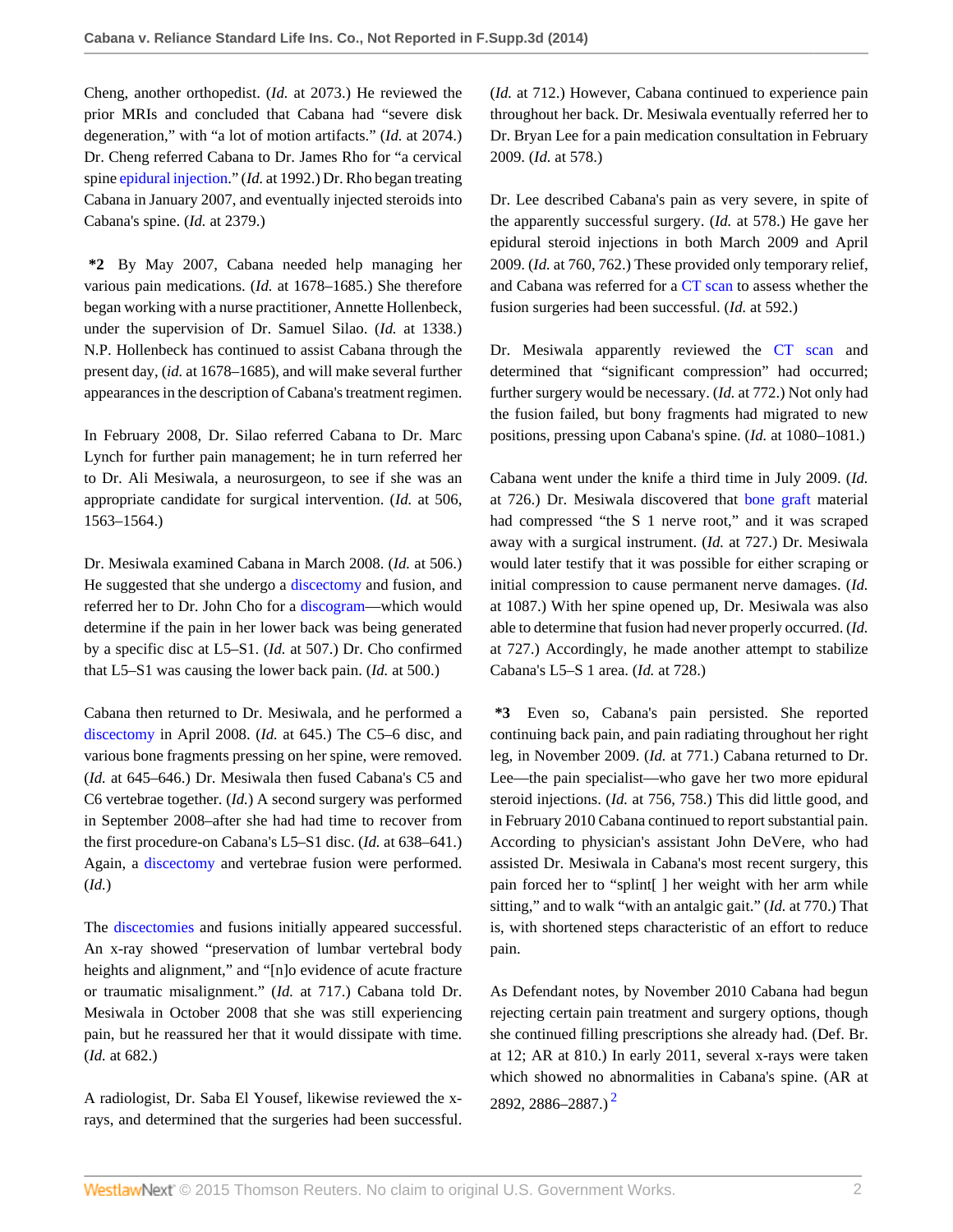### *B. PLAINTIFF'S INITIAL LTD APPLICATION*

Cabana had continued working for a short time after her accident, but shortly after she began seeing N.P. Hollenbeck she sought an "intermittent leave of absence" from SafariLand. (*Id.* at 1374–1375.) This request was granted in July 2007.(*Id.*) Cabana's last full day of work was December 17, 2007–prior to any of her surgeries. (*Id.* at 1375.)

Beginning December 18, 2007, Plaintiff was on an approved leave of absence. (*Id.* at 1376.) She submitted a claim to Defendant Reliance for LTD benefits in July 2008, based on the pain caused by her spinal injuries. (*Id.* at 442.)

Reliance interviewed Cabana about her injuries and restrictions in October 2008. (*Id.* at 217.) A Reliance nurse determined that Cabana's medical conditions rendered her "totally disabled" within the meaning of the Plan, and her LTD claim was approved by the end of the month. (*Id.* at 207– 208, 324.)

## *C. CHANGING LTD DEFINITIONS*

The Plan under which Plaintiff began receiving LTD benefits in October 2008 only covers instances of total disability. (*Id.* at 13.) And "total disability" has one definition for the first 24 months after a claim has been made, but another definition after that 24 months has elapsed. The Plan provides, in pertinent part:

"Totally Disabled" and "Total Disability" mean, that as a result of an Injury or Sickness:

(1) during the Elimination Period and for the first 24 months for which a Monthly Benefit is payable, an Insured cannot perform the substantial and material duties of his/ her *Regular Occupation* ...

(2) after a Monthly Benefit has been paid for 24 months, an Insured cannot perform the material duties of *any occupation.* Any occupation is one that the Insured's education, training or experience will reasonably allow. We consider the Insured Totally Disabled if due to an Injury or Sickness he or she is capable of only performing the material duties on a part-time basis or part of the material duties on a Full-time basis.

**\*4** (*Id.*) (emphasis added.)

### *D. REEVALUATION AT 24 MONTHS*

Defendant's initial determination that Cabana was totally disabled simply reflected the fact that she could not perform her regular occupation. (*Id.*) After 24 months, her LTD claim was reviewed to determine whether she could perform "the material duties of any occupation." (*Id.* at 382.) On April 28, 2010, Reliance completed their investigation into this issue and determined that, even under the broader definition, Cabana was "totally disabled." (*Id.*)

Nevertheless, Reliance engaged in ongoing evaluations of Cabana's medical record. In February 2011, Nurse Mary Kay Walder—who had been reviewing these records—said that "[l]ack of consistent work function is supported ongoing through 10/1/11." (*Id.* at 212–213.) This review also reflected notes that Reliance should obtain further medical records. (*Id.* at 213.) Nurse Walder then changed her mind about Cabana's disability level in November 2011. (*Id.* at 214.) "In review of updated [primary care physician] records, it appears reasonable to support sedentary restrictions and limitations...." (*Id.*) In other words, Defendant cleared Cabana to return to sedentary, full-time work. (*Compare id.* at 13.)

Though the Court has combed the evidence before it, and questioned counsel about these "updated records" during the trial, it is unclear what Nurse Walder actually relied upon when she made this determination. Defendant's counsel suggested that the changes in Plaintiff's condition were reflected in Nurse Walder's notes from February and November 2011; these indicate that she stopped taking three medications during that time, one of which was a prescription painkiller. (*Id.* at 213, 214.) On the other hand, Plaintiff's actual pharmacy records show that she continued filling multiple prescriptions for different painkillers throughout this period. (*Id.* at 3559–3560, 3405–3457.) The "primary care physician records" upon which Nurse Walder's evaluation were purportedly based are not in evidence.

No further description of Plaintiff's ostensibly changed circumstances was provided, but her continuing LTD claim was denied on December 1, 2011. (*Id.* at 413.)

## *E. PLAINTIFF'S APPEALS*

Following the denial of LTD benefits, Cabana initiated an appeals process. (*See, e.g., id.* at 862, 897.) Throughout this process, she provided a series of reports.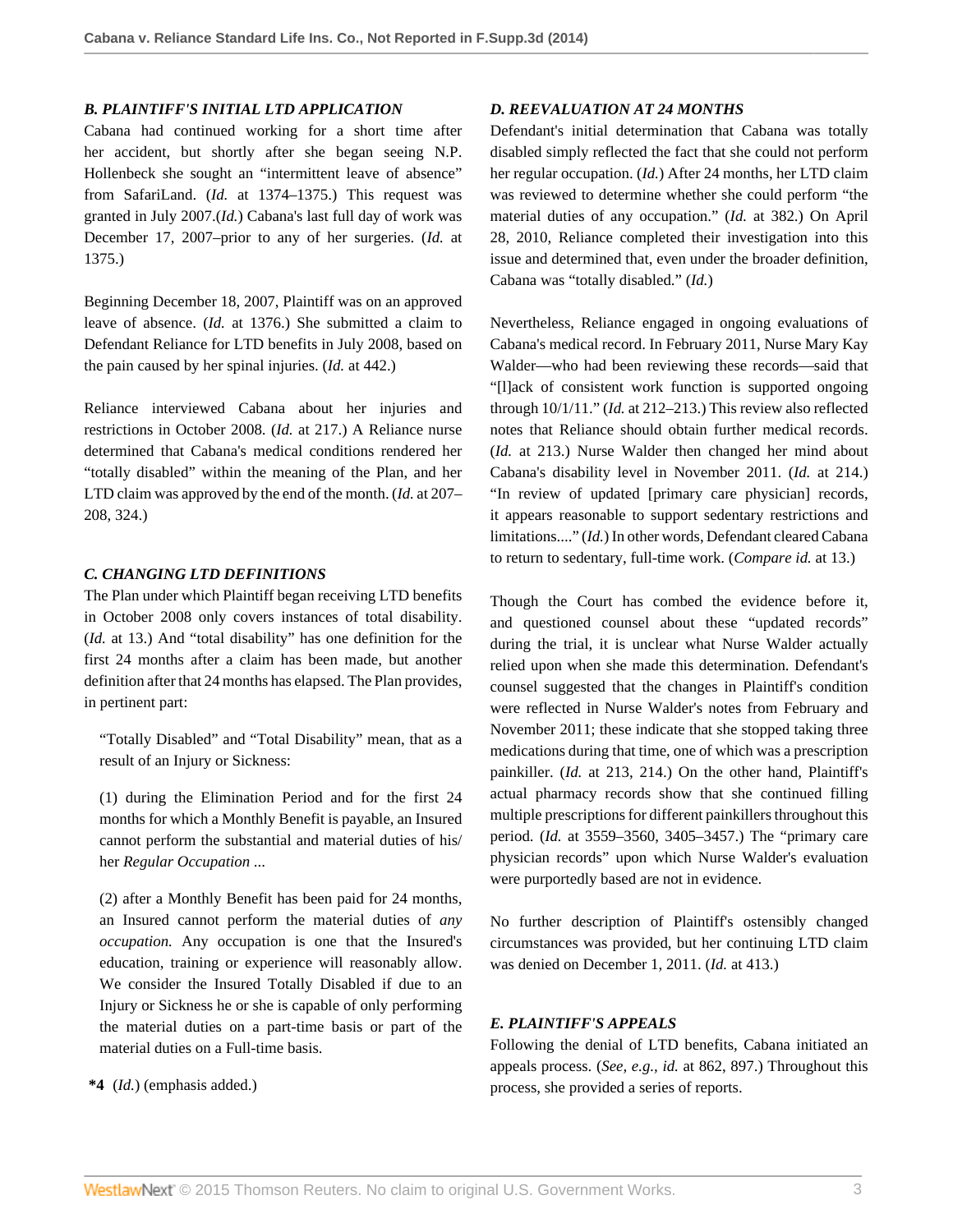Dr. David Patterson, an expert in rehabilitative medicine, indicated that Cabana had severe nerve damage, leading to poor bladder control. (*Id.* at 898.) She had episodes of blacking out and, in his opinion, was "not fit for gainful employment and [had] reached maximum medical improvement." (*Id.* at 900.)

A neurologist, Dr. Lew Disney, submitted a similar report. He wrote that she was unable to sit still, had an antalgic gait, and continually squirmed due to ongoing lumbar pain. (*Id.* at 885.) Moreover, her prior disc fusions were not solid, and additional bone growth had taken place in other areas of her spine. (*Id.* at 887.)

**\*5** N.P. Hollenbeck, who had been managing Cabana's pain medication and treatment for several years, concurred. (*Id.* at 902.) Cabana could not "even drive for any length of time without being in chronic pain," and she was "constantly shifting and trying to reposition herself to minimize her pain." (*Id.*) Both Cabana and her boyfriend submitted declarations stating, in effect, that her pain was so great that she "can't do anything or go anywhere." (*Id.* at 873, 876.) Around January 2012, Cabana also obtained a new series of [CT scans](http://www.westlaw.com/Link/Document/FullText?entityType=mproc&entityId=Iba53551b475411db9765f9243f53508a&originationContext=document&transitionType=DocumentItem&contextData=(sc.Default)&vr=3.0&rs=cblt1.0). These showed an entirely new disc bulge at L4–5. (*Id.* at 902, 1264.)

Reliance responded by scheduling Cabana for an examination with Dr. Robertus Kounang, who is board certified in physical medicine and rehabilitation. (*Id.* at 948.) The Parties dispute whether Dr. Kounang was actually independent, (see Pl. Br. at 16–17; Def. Br. at 13), but the text of his report is relatively straightforward.

In August 2012, Dr. Kounang determined that Cabana's fusion was solid, and that there were "no objective findings" to substantiate her claimed pain. (AR at 982.) However, he did observe that Cabana "walks on her toes with hesitation and walks on her heels with back pain." (*Id.* at 966.) Moreover, as Cabana notes, Dr. Kounang's initial "solid fusion" diagnosis was made without reference to any x-rays or [CT scans](http://www.westlaw.com/Link/Document/FullText?entityType=mproc&entityId=Iba53551b475411db9765f9243f53508a&originationContext=document&transitionType=DocumentItem&contextData=(sc.Default)&vr=3.0&rs=cblt1.0). (*Id.* at 1312) (describing receipt of scans after the original report had been completed.) Instead, he simply reviewed the prior medical reports described above. (*Id.* at 971–980.)

The scans, though, would have been largely irrelevant to Dr. Kounang's initial evaluation; he has apparently not been trained in "reading radiographic images." (*See* Pl. Br. at 17.) When he eventually received the scans in April 2013, he required assistance from a radiologist to open and interpret them. (AR at 1312.) With this help, Dr. Kounang prepared a one page addendum stating simply that they suggested proper fusion and did "not change [his] opinion as indicated" in the August 2012 report. (*Id.*) The Court notes that scans following Cabana's first round of surgeries had also suggested proper fusion, but a subsequent surgery conclusively revealed a failure to fuse. (*See* Pl. Br. at 25.) Moreover, Dr. Mesiwalawho performed all of Plaintiff's surgeries-specifically stated that it was not possible to determine whether fusion had occurred without a [CT scan](http://www.westlaw.com/Link/Document/FullText?entityType=mproc&entityId=Iba53551b475411db9765f9243f53508a&originationContext=document&transitionType=DocumentItem&contextData=(sc.Default)&vr=3.0&rs=cblt1.0) taken around the time of the surgeries. (AR at 1088.) No such [CT scan](http://www.westlaw.com/Link/Document/FullText?entityType=mproc&entityId=Iba53551b475411db9765f9243f53508a&originationContext=document&transitionType=DocumentItem&contextData=(sc.Default)&vr=3.0&rs=cblt1.0) was ever taken. (*Id.* at 1088.)

Nevertheless, in response to Dr. Kounang's report, a new rehabilitation expert was consulted—Mr. Allessandro Anfuso —who remarked upon Cabana's difficulty sitting and constant discomfort. (*Id.* at 1410.) He determined that this constant pain substantially impaired her ability to work without distraction, based on her performance on a series of vocational tests. (*Id.* at 1333, 1410.)

## *F. NEGATIVE SOCIAL SECURITY DETERMINATION*

**\*6** Finally, the Court notes that Cabana submitted a claim for disability benefits to the Social Security Administration ("SSA") in early 2010, prior to Defendant's termination of benefits. (*Id.* at 791.) This claim was denied in March 2010 because Plaintiff was found to be "not disabled." (*Id.*) As Cabana points out, this was based on an initial review with no hearing, no evidence, no administrative law judge, and only a limited number of medical records. (*Id.* at 791– 796.) No appeal was taken-perhaps because she was still receiving benefits from Reliance when the denial came through, and any award would have been treated simply as an offset. Moreover, notwithstanding SSA's finding, Reliance subsequently confirmed Plaintiff's benefits. (*Id.* at 212–213.)

## **III.**

## **DISCUSSION**

## *A. ERISA Standard of Review*

When Congress enacted ERISA, it did so to protect the "interests of participants in employee benefit plans and their beneficiaries." [29 U.S.C. § 1001\(b\).](http://www.westlaw.com/Link/Document/FullText?findType=L&pubNum=1000546&cite=29USCAS1001&originatingDoc=I2d22cd33465411e490d4edf60ce7d742&refType=RB&originationContext=document&vr=3.0&rs=cblt1.0&transitionType=DocumentItem&contextData=(sc.Search)#co_pp_a83b000018c76) To this end, ERISA requires employers and plan administrators to provide participants with certain information about their benefits plans. It also permits a participant to file a civil action in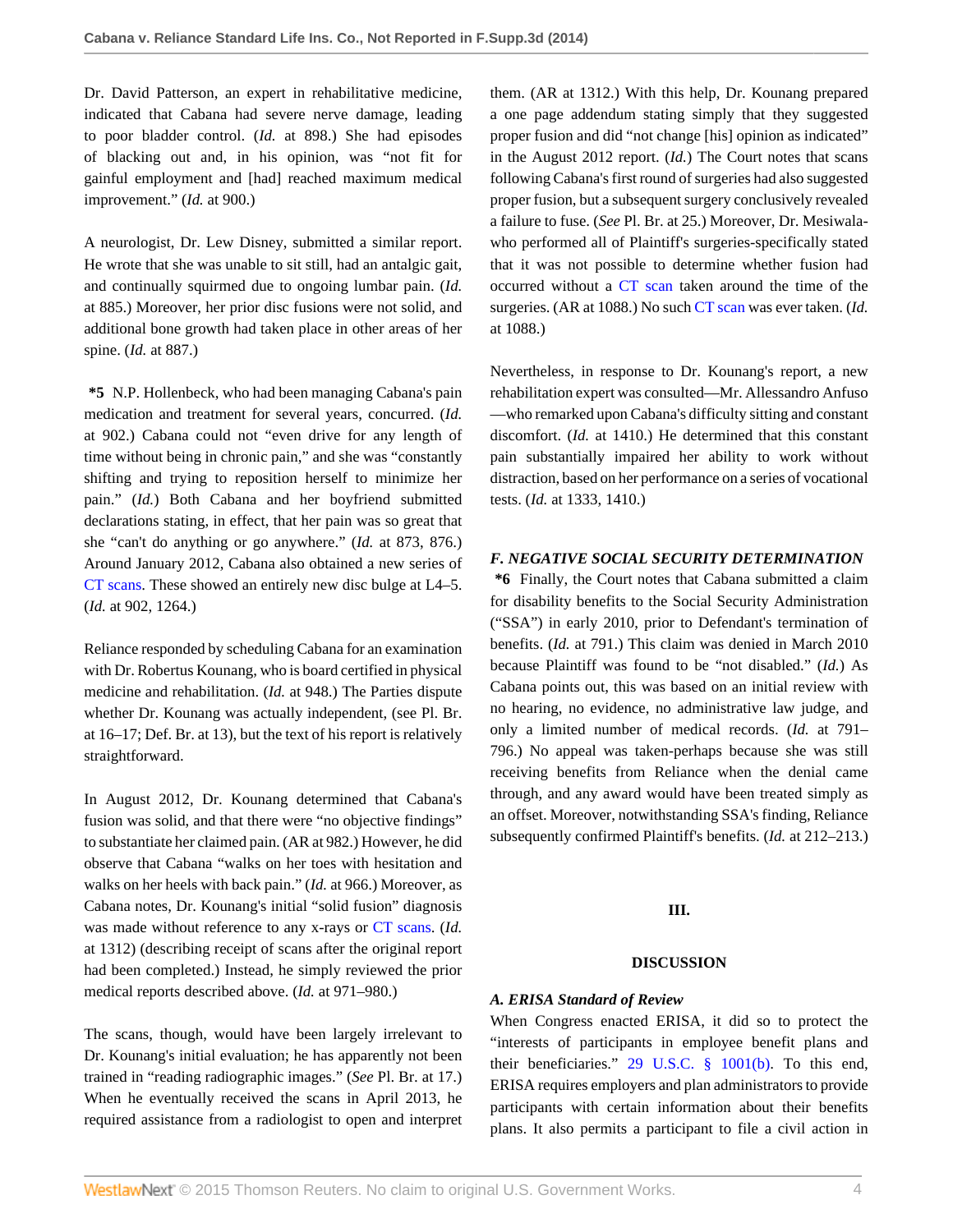federal court to challenge a denial of benefits under a benefits plan. [29 U.S.C. 1132\(a\)\(1\)\(B\)](http://www.westlaw.com/Link/Document/FullText?findType=L&pubNum=1000546&cite=29USCAS1132&originatingDoc=I2d22cd33465411e490d4edf60ce7d742&refType=RB&originationContext=document&vr=3.0&rs=cblt1.0&transitionType=DocumentItem&contextData=(sc.Search)#co_pp_50660000823d1); *[Metro. Life Ins. Co. v. Glenn,](http://www.westlaw.com/Link/Document/FullText?findType=Y&serNum=2016336257&pubNum=0000708&originatingDoc=I2d22cd33465411e490d4edf60ce7d742&refType=RP&originationContext=document&vr=3.0&rs=cblt1.0&transitionType=DocumentItem&contextData=(sc.Search))* [554 U.S. 105, 108, 128 S.Ct. 2343, 171 L.Ed.2d 299 \(2008\)](http://www.westlaw.com/Link/Document/FullText?findType=Y&serNum=2016336257&pubNum=0000708&originatingDoc=I2d22cd33465411e490d4edf60ce7d742&refType=RP&originationContext=document&vr=3.0&rs=cblt1.0&transitionType=DocumentItem&contextData=(sc.Search)). When presiding over such a cause of action, and reviewing a plan administrator's decision to deny benefits to a participant, a district court applies one of two standards of review: it either reviews the decision de novo, or for an abuse of discretion. The default standard of review is de novo. *See [Firestone](http://www.westlaw.com/Link/Document/FullText?findType=Y&serNum=1989026578&pubNum=0000708&originatingDoc=I2d22cd33465411e490d4edf60ce7d742&refType=RP&originationContext=document&vr=3.0&rs=cblt1.0&transitionType=DocumentItem&contextData=(sc.Search)) [Tire and Rubber Co. v. Bruch,](http://www.westlaw.com/Link/Document/FullText?findType=Y&serNum=1989026578&pubNum=0000708&originatingDoc=I2d22cd33465411e490d4edf60ce7d742&refType=RP&originationContext=document&vr=3.0&rs=cblt1.0&transitionType=DocumentItem&contextData=(sc.Search))* 489 U.S. 101, 115, 109 S.Ct. [948, 103 L.Ed.2d 80 \(1989\)](http://www.westlaw.com/Link/Document/FullText?findType=Y&serNum=1989026578&pubNum=0000708&originatingDoc=I2d22cd33465411e490d4edf60ce7d742&refType=RP&originationContext=document&vr=3.0&rs=cblt1.0&transitionType=DocumentItem&contextData=(sc.Search)). A court reviews for abuse of discretion where the plan itself provides for it or otherwise grants the administrator discretionary authority to determine a participant's eligibility for benefits. *[Metro. Life Ins.,](http://www.westlaw.com/Link/Document/FullText?findType=Y&serNum=2016336257&pubNum=0000780&originatingDoc=I2d22cd33465411e490d4edf60ce7d742&refType=RP&fi=co_pp_sp_780_111&originationContext=document&vr=3.0&rs=cblt1.0&transitionType=DocumentItem&contextData=(sc.Search)#co_pp_sp_780_111)* 554 [U.S. at 111](http://www.westlaw.com/Link/Document/FullText?findType=Y&serNum=2016336257&pubNum=0000780&originatingDoc=I2d22cd33465411e490d4edf60ce7d742&refType=RP&fi=co_pp_sp_780_111&originationContext=document&vr=3.0&rs=cblt1.0&transitionType=DocumentItem&contextData=(sc.Search)#co_pp_sp_780_111). Here, the parties agree that the proper standard of review is de novo. (Def. Trial Br. 13; Pl. Resp. Br. 1.)

Accordingly, the Court must review the administrative record, without deference, to determine whether Defendant correctly terminated Plaintiff's LTD benefits. *[Abatie v. Alta](http://www.westlaw.com/Link/Document/FullText?findType=Y&serNum=2009728490&pubNum=0000506&originatingDoc=I2d22cd33465411e490d4edf60ce7d742&refType=RP&fi=co_pp_sp_506_963&originationContext=document&vr=3.0&rs=cblt1.0&transitionType=DocumentItem&contextData=(sc.Search)#co_pp_sp_506_963) Health & Life Ins. Co.,* [458 F.3d 955, 963 \(9th Cir.2006\)](http://www.westlaw.com/Link/Document/FullText?findType=Y&serNum=2009728490&pubNum=0000506&originatingDoc=I2d22cd33465411e490d4edf60ce7d742&refType=RP&fi=co_pp_sp_506_963&originationContext=document&vr=3.0&rs=cblt1.0&transitionType=DocumentItem&contextData=(sc.Search)#co_pp_sp_506_963).

#### *B. APPLICATION*

Because the standard of review is de novo, Plaintiff bears the burden of proving entitlement to benefits. *[Muniz v. Amec](http://www.westlaw.com/Link/Document/FullText?findType=Y&serNum=2023501190&pubNum=0000506&originatingDoc=I2d22cd33465411e490d4edf60ce7d742&refType=RP&fi=co_pp_sp_506_1294&originationContext=document&vr=3.0&rs=cblt1.0&transitionType=DocumentItem&contextData=(sc.Search)#co_pp_sp_506_1294) Constr. Mgmt. Inc.,* [623 F.3d 1290, 1294 \(9th Cir.2010\)](http://www.westlaw.com/Link/Document/FullText?findType=Y&serNum=2023501190&pubNum=0000506&originatingDoc=I2d22cd33465411e490d4edf60ce7d742&refType=RP&fi=co_pp_sp_506_1294&originationContext=document&vr=3.0&rs=cblt1.0&transitionType=DocumentItem&contextData=(sc.Search)#co_pp_sp_506_1294). Accordingly, she has provided substantial documentation of her injuries, including reports from at least five medical health professionals filed during her administrative appeal. Each of these reports suggests "total disability." Defendant's counter-argument, by contrast, depends almost entirely upon Dr. Kounang's less-thanpersuasive review of the record.

The Court must conclude, under these circumstances, that Plaintiff has satisfied her burden.

## **1. QUALITY AND QUANTITY OF MEDICAL EVIDENCE**

**\*7** There is no question that Cabana suffered spinal injuries in her 2006 automobile accident, nor is there any dispute that she would be entitled to LTD benefits under the Plan if those injuries prevent her from "perform[ing] the material duties of any occupation." (AR at 13; Pl. Br. at 21–25; Def. Br. at 18– 20.) The Court therefore turns to that single question: do her injuries keep Plaintiff from engaging in any occupation?

### *a. Initial Treatment Records*

The first element weighing in Plaintiff's favor is her own conduct, which reveals an aggressive treatment approach, ultimately tempered after several years by resignation.

Cabana responded to her injuries quickly, and pursued vigorous options for years. Within weeks of her accident, she had visited an orthopedist and begun receiving treatment with anti-inflammatories. (AR at 3042.) When those early MRIs revealed substantial injuries, and her physical therapy home exercises proved insufficient, Plaintiff sought out an [epidural](http://www.westlaw.com/Link/Document/FullText?entityType=mproc&entityId=Ic706ad30475411db9765f9243f53508a&originationContext=document&transitionType=DocumentItem&contextData=(sc.Default)&vr=3.0&rs=cblt1.0) [injection](http://www.westlaw.com/Link/Document/FullText?entityType=mproc&entityId=Ic706ad30475411db9765f9243f53508a&originationContext=document&transitionType=DocumentItem&contextData=(sc.Default)&vr=3.0&rs=cblt1.0). (*Id.* at 2379.) She began taking pain medications and saw new doctors. (*Id.* at 506, 1338, 1563–1564.) This merry-go-round eventually led her to Dr. Mesiwala, who suggested that she try multiple invasive procedures. (*Id.* at 506–507.)

Cabana agreed, and soon underwent (1) a [discogram—](http://www.westlaw.com/Link/Document/FullText?entityType=mproc&entityId=Ic53a0361475411db9765f9243f53508a&originationContext=document&transitionType=DocumentItem&contextData=(sc.Default)&vr=3.0&rs=cblt1.0)which involves sticking a needle into the patient's spine, (2) a [discectomy—](http://www.westlaw.com/Link/Document/FullText?entityType=mproc&entityId=Ib778bdda475411db9765f9243f53508a&originationContext=document&transitionType=DocumentItem&contextData=(sc.Default)&vr=3.0&rs=cblt1.0)which involves cutting open a patient's back in order to remove a spinal disc, and (3) a [spinal fusion—](http://www.westlaw.com/Link/Document/FullText?entityType=mproc&entityId=Ic304acbe475411db9765f9243f53508a&originationContext=document&transitionType=DocumentItem&contextData=(sc.Default)&vr=3.0&rs=cblt1.0)which leaves spinal vertebrae surgically fused together. (*Id.* at 500, 645–647.) Because the initial [discectomy](http://www.westlaw.com/Link/Document/FullText?entityType=mproc&entityId=Ib778bdda475411db9765f9243f53508a&originationContext=document&transitionType=DocumentItem&contextData=(sc.Default)&vr=3.0&rs=cblt1.0) and fusion dealt with only one part of her spine, Cabana underwent a second set of virtually identical procedures less than six months later. (*Id.* at 638–641.)

Plaintiff was in pain even after these surgeries, but her xrays came back normal. (*Id.* at 712, 717.) Insistent, she sought out two more [epidural injections](http://www.westlaw.com/Link/Document/FullText?entityType=mproc&entityId=Ic706ad30475411db9765f9243f53508a&originationContext=document&transitionType=DocumentItem&contextData=(sc.Default)&vr=3.0&rs=cblt1.0). (*Id.* at 760, 762.) And since neither of these were of any lasting help, Cabana eventually persuaded Dr. Mesiwala to review a new [CT scan](http://www.westlaw.com/Link/Document/FullText?entityType=mproc&entityId=Iba53551b475411db9765f9243f53508a&originationContext=document&transitionType=DocumentItem&contextData=(sc.Default)&vr=3.0&rs=cblt1.0); it showed spinal compression and "bony fragments" pressing against her spine. (*Id.* at 772, 1080–1081.)

Again Cabana chose surgery. A year after her first operation, Dr. Mesiwala "scraped" bony growths off of her spine and discovered that the original fusion efforts had failed. (*Id.* at 727.) And again, the pain continued, with Cabana seeking out two more [epidural injections](http://www.westlaw.com/Link/Document/FullText?entityType=mproc&entityId=Ic706ad30475411db9765f9243f53508a&originationContext=document&transitionType=DocumentItem&contextData=(sc.Default)&vr=3.0&rs=cblt1.0) in December 2009. (*Id.* at 756, 758.)

In short, throughout the three years following her accident, Plaintiff demonstrated a regular pattern of seeking appropriate medical attention. She eventually shifted her energies from curing the pain to managing it, but altogether the first several years of reports indicate a patient who simply decided that further poking, prodding, [discectomies,](http://www.westlaw.com/Link/Document/FullText?entityType=mproc&entityId=Ib778bdda475411db9765f9243f53508a&originationContext=document&transitionType=DocumentItem&contextData=(sc.Default)&vr=3.0&rs=cblt1.0) fusions, and epidurals would be pointless. She would continue taking her pain medications, but little else.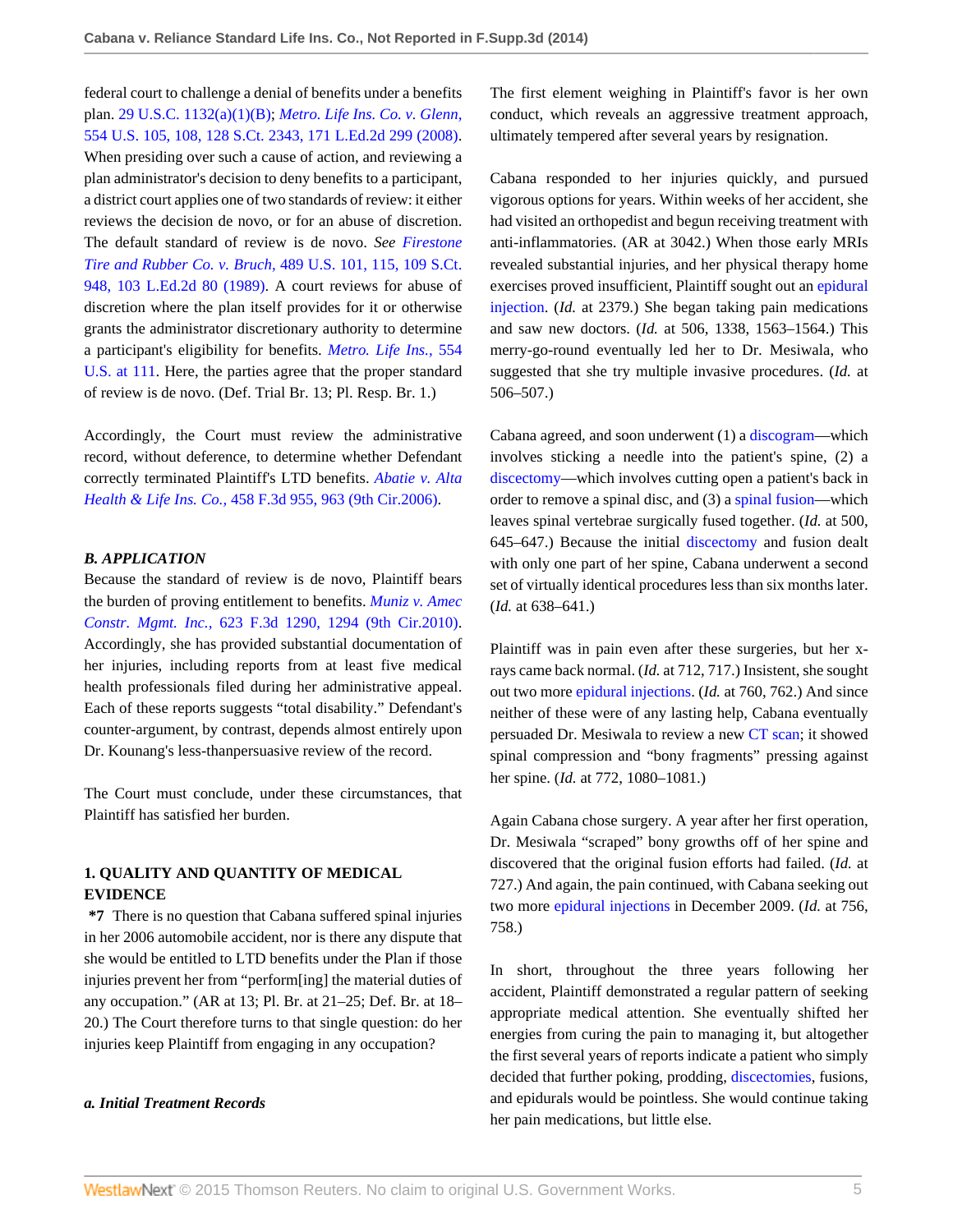### *b. Termination of Benefits and Appeal*

**\*8** Defendant continued providing Cabana with LTD benefits even after she shifted to a pain management regime. It continued providing benefits even after the 24 month change in her LTD benefit standard, acknowledging that she was incapable of "perform[ing] the material duties of *any occupation.*" (AR at [3](#page-6-2)82) (emphasis added.)<sup>3</sup> Defendant only changed its mind after paying benefits under the "any occupation" standard for almost 18 months. (*Id.* at 214.)

And what caused the termination? The short answer is, "something Nurse Walder determined during her late 2011 follow-up with Plaintiff." Perhaps her unadorned conclusion that Plaintiff had stopped taking one of her painkillers. (*Id.* at 214.) Nevermind that her pharmacy records reflect regular prescription refills both before and after the benefits termination. (*Id.* at 3559–3560, 3405–3457.) Or perhaps it was Nurse Walder's determination that Cabana seemed resistant to trying new treatment options. (*Id.* at 214) Of course, as described above, she had only given up on new treatment options after several years of aggressive attempts to "find a cure." Neither of these arguments is especially persuasive and, in all, Nurse Walder's conclusory findings are a thin reed upon which to base Defendant's termination of benefits.

The administrative appeal process provides Plaintiff with even more support for a finding of total disability. Dr. Patterson, the rehabilitation specialist, said that her injuries were severe enough to cause poor bladder control and blacking out episodes. (*Id.* at 898, 900.) Dr. Disney, the neurologist, said that her disc fusions were not solid and that she had an antalgic gait. (*Id.* at 885, 887.) Mr. Anfuso, a second rehab specialist, performed a series of tests, all indicating that she would be unable to work without substantial distraction caused by her pain. (*Id.* at 1333, 1410.) Cabana's boyfriend, N.P. Hollenbeck, and Cabana herself all submitted statements indicating that she was in so much pain that she could not "do anything or go anywhere." (*Id.* at 873, 876, 902.) All of this strongly suggests that Cabana would be completely incapable of spending a full day—or even a small portion of a day—in a work environment.

The only evidence Defendant was able to marshal against this finding is a report by Dr. Kounang. The report itself is a somewhat surprising piece of work, given that Dr. Kounang based it largely on Cabana's prior medical records. (*Id.* at 971–980.) Of course, all of her prior health care workers —including Dr. Mesiwala, who indicated that he might have accidentally caused permanent nerve damage during Plaintiff's third operation—said that she was in severe pain. But Dr. Kounang came to an entirely different conclusion.

<span id="page-5-0"></span>He drew upon these several years' worth of reports, compared them to his own brief physical examination conducted without the assistance of imaging technology––– and determined that there were "no objective findings" to substantiate Plaintiff's claimed disability. (*Id.* at 982.) But as the Ninth Circuit has indicated on multiple occasions, "[i]t would probably have been unreasonable ... to require [a plaintiff] to produce objective proof of his pain level." *[Montour v. Hartford Life & Accident Ins. Co.,](http://www.westlaw.com/Link/Document/FullText?findType=Y&serNum=2020444293&pubNum=0000506&originatingDoc=I2d22cd33465411e490d4edf60ce7d742&refType=RP&fi=co_pp_sp_506_635&originationContext=document&vr=3.0&rs=cblt1.0&transitionType=DocumentItem&contextData=(sc.Search)#co_pp_sp_506_635)* 588 F.3d 623, [635 \(9th Cir.2009\)](http://www.westlaw.com/Link/Document/FullText?findType=Y&serNum=2020444293&pubNum=0000506&originatingDoc=I2d22cd33465411e490d4edf60ce7d742&refType=RP&fi=co_pp_sp_506_635&originationContext=document&vr=3.0&rs=cblt1.0&transitionType=DocumentItem&contextData=(sc.Search)#co_pp_sp_506_635). Moreover, while he came to this ultimate conclusion, Dr. Kounang also pointed to at least one fact that cut the other way: Cabana "walks on her toes with hesitation and walks on her heels with back pain"-in other words, she walks with the same "antalgic gait" commented upon by every other person to treat Plaintiff after her accident. (*Id.* at  $966.$ <sup>[4](#page-6-3)</sup>

<span id="page-5-1"></span>**\*9** Dr. Kounang also relied upon a "follow-up imaging study," which appeared to show a successful [spinal fusion.](http://www.westlaw.com/Link/Document/FullText?entityType=mproc&entityId=Ic304acbe475411db9765f9243f53508a&originationContext=document&transitionType=DocumentItem&contextData=(sc.Default)&vr=3.0&rs=cblt1.0) (*Id.* at 1312.) But as indicated by a number of medical professionals—including the surgeon who performed the fusion-x-rays and [CT scans](http://www.westlaw.com/Link/Document/FullText?entityType=mproc&entityId=Iba53551b475411db9765f9243f53508a&originationContext=document&transitionType=DocumentItem&contextData=(sc.Default)&vr=3.0&rs=cblt1.0) are not necessarily helpful in determining whether [spinal fusion](http://www.westlaw.com/Link/Document/FullText?entityType=mproc&entityId=Ic304acbe475411db9765f9243f53508a&originationContext=document&transitionType=DocumentItem&contextData=(sc.Default)&vr=3.0&rs=cblt1.0) has been successful. (*Id.* at 1088.)

# **2. CONSIDERATION OF CONTRARY SSA DISABILITY DETERMINATION**

In its last-ditch effort to counter Plaintiff's evidence, Defendant argues that the Court should be guided by SSA's 2010 determination that Cabana was "not disabled." (Def. Br. at 7–8.) But it is quite plain that SSA did not have even a fraction of the medical record now before the Court. At the least, much of the record was developed after this determination was made.

Moreover, the Ninth Circuit's guidance suggests that consideration of SSA findings may be appropriate—in a limited manner—when conducting an ERISA abuseofdiscretion review. *Montour,* [588 F.3d at 630](http://www.westlaw.com/Link/Document/FullText?findType=Y&serNum=2020444293&pubNum=0000506&originatingDoc=I2d22cd33465411e490d4edf60ce7d742&refType=RP&fi=co_pp_sp_506_630&originationContext=document&vr=3.0&rs=cblt1.0&transitionType=DocumentItem&contextData=(sc.Search)#co_pp_sp_506_630). But a de novo review, by its very nature, suggests that the finding itself is irrelevant. If SSA had conducted an independent medical examination, that could be helpful. If SSA had